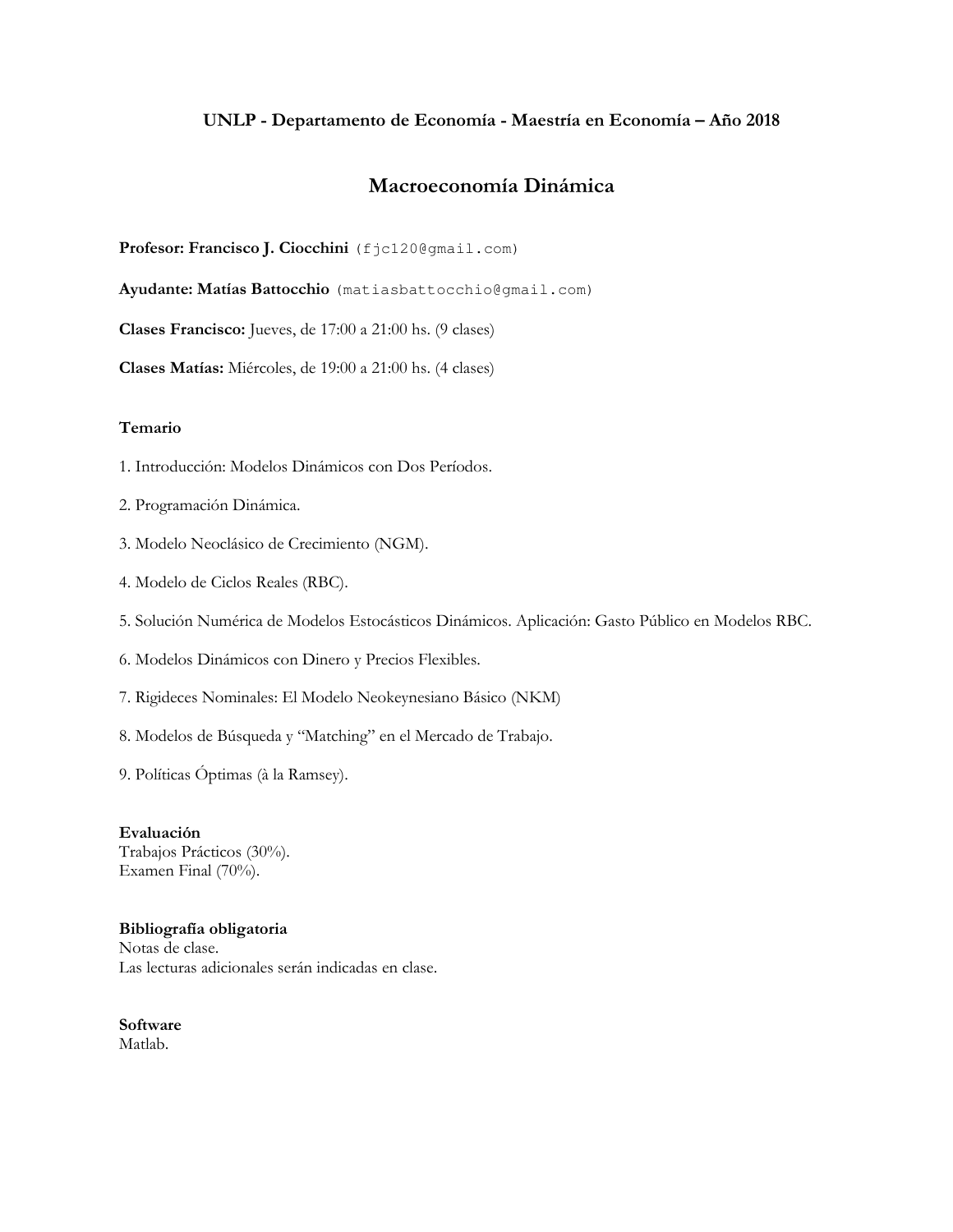# **Referencias bibliográficas**

### **1. Modelos Dinámicos con Dos Períodos**

Barro, Robert. *Macroeconomics*, 5th Edition, MIT Press, 1997.

Doepke, M., Lehnert, A. & Sellgren, A. *Macroeconomics,* mimeo, 1999. http://faculty.wcas.northwestern.edu/~mdo738/textbook/main.pdf

Garín, J., Lester, R. & Sims, E. *Intermediate Macroeconomics*, mimeo, 2018. https://www3.nd.edu/~esims1/gls\_int\_macro.pdf

Williamson, Stephen. *Macroeconomics*, 6th Edition, Pearson, 2017.

## **2. Programación Dinámica**

Acemoglu, Daron (2009). *Introduction to Modern Economic Growth*, Princeton University Press. Chapters 6 and 16.

Heer, B. and Maußner, A. (2009). *Dynamic General Equilibrium Modeling. Computational Methods and Applications*, Second Edition, Springer. Chapter 1.

Karatzas, I. and Sudderth, W . (2008). "Two Characterizations of Optimality in Dynamic Programming," mimeo, Columbia University. http://www.math.columbia.edu/~ik/preprints.html

King, Ian (2002). "A Simple Introduction to Dynamic Programming in Macroeconomic Models," mimeo, University of Auckland.

Ljungqvist, L. and Sargent, T. (2012). *Recursive Macroeconomic Theory*, 3rd Edition, MIT Press. Chapters 3, 4 and 5.

McCandless, George (2008). *The ABCs of RBCs. An Introduction to Dynamic Macroeconomic Models*, Harvard University Press. Chapters 4 and 5.

Mitra, Tapan (2000). "Introduction to Dynamic Optimization Theory," Chapter 2 in *Optimization and Chaos*, edited by Majumdar, M., Mitra, T., and Nishimura, K., Springer Verlag.

Sargent, Thomas (1987). *Dynamic Macroeconomic Theory*, Harvard University Press. Chapter 1.

Stokey, N. and Lucas, R., with Prescott, E. (1989). *Recursive Methods in Economic Dynamics*, Harvard University Press.

## **3. Modelo Neoclásico de Crecimiento**

Brock, William A. and Mirman, Leonard J. (1972). "Optimal Economic Growth and Uncertainty: The Discounted Case," *Journal of Economic Theory*, Vol. 4, No. 3 (June), pp. 479-513.

Heer, B. and Mauß n e r, A. (2009). *Dynamic General Equilibrium Modeling. Computational Methods and Applications*, Second Edition, Springer. Chapter 1.

Krueger, Dirk (2002). *Macroeconomic Theory*, mimeo, Stanford University. Chapter 3.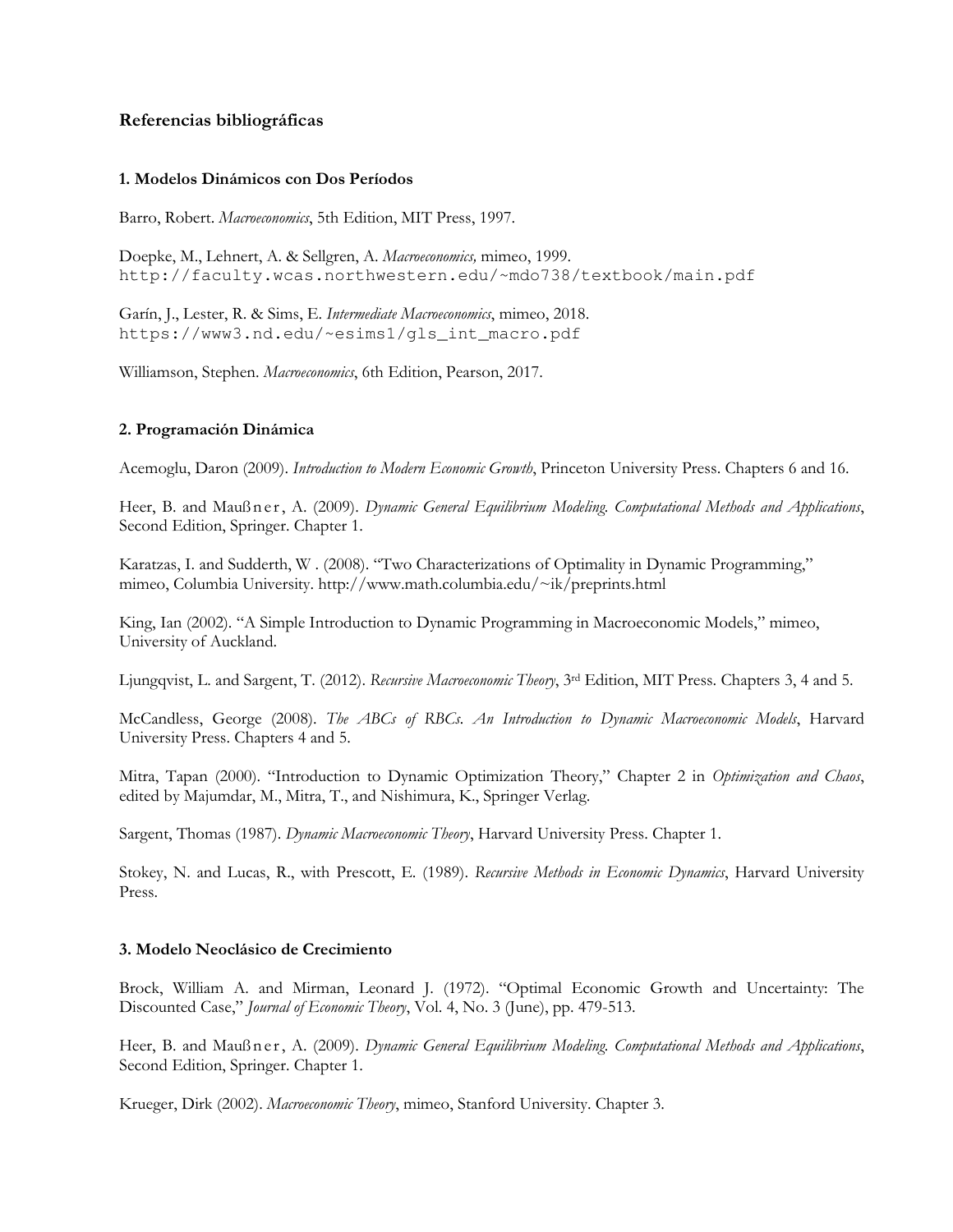Manuelli, Rodolfo (2007). *Notes on Discrete Time Economic Models: The Growth Model*, mimeo, University of Wisconsin, Madison.

McCandless, George (2008). *The ABCs of RBCs. An Introduction to Dynamic Macroeconomic Models*, Harvard University Press. Chapters 1, 3, 4 & 5.

Sargent, Thomas (1987). *Dynamic Macroeconomic Theory*, Harvard University Press, Chapter 1.

Stokey, N. and Lucas, R., with Prescott, E. (1989). *Recursive Methods in Economic Dynamics*, Harvard University Press, Chapter 2.

#### **4. Modelos de Ciclos Reales (RBC)**

Campbell, J. (1994). "Inspecting the Mechanism: An Analytical Approach to the Stochastic Growth Model," *Journal of Monetary Economics*, Vol. 33, No. 3 (June), pp. 463-506. Also available as NBER Working Paper 4188.

Cooley, Thomas (ed.) (1995). *Frontiers of Business Cycle Research*, Princeton University Press.

Farmer, Roger (1999). *Macroeconomics of Self-fulfilling Prophecies*, 2nd Edition, MIT Press. Chapter 5.

Feal Zubimendi, S., Rojas, M. y Zilio, M. I. (2009). "Hechos Estilizados para la Economía Argentina," *Ensayos Económicos* N° 56 (Octubre-Diciembre), Banco Central de la República Argentina.

Greenwood, J., Hercowitz, Z., and Huffman, G. (1988). "Investment, Capacity Utilization and the Real Business Cycle," *American Economic Review*, Vol. 78, No. 3 (June), pp. 402-17.

Hansen, Gary (1985). "Indivisible Labor and the Business Cycle," *Journal of Monetary Economics*, Vol. 16, No. 3 (November), pp. 309-327.

Heer, B. and Mauß n e r, A. (2009). *Dynamic General Equilibrium Modeling. Computational Methods and Applications*, Second Edition, Springer. Chapter 1.

King, R., Plosser, Ch., and Rebelo, S. (1988). "Production, Growth and Business Cycles I: The Basic Neoclassical Model," *Journal of Monetary Economics*, Vol. 21, Issues 2-3 (March-May), pp. 195-232.

King, R., Plosser, Ch., and Rebelo, S. (1988). "Production, Growth and Business Cycles II: New Directions," *Journal of Monetary Economics*, Vol. 21, Issues 2-3 (March-May), pp. 309-341.

King, R. and Rebelo, S. (1999). "Resuscitating Real Business Cycles," Chapter 14 in Taylor, J. and Woodford, M. (eds.), *Handbook of Macroeconomics*, Vol. 1, Part B, pp. 927-1007, Amsterdam: North Holland. Also available as NBER Working Paper 7534.

Kydland, F. and Prescott, E. (1982). "Time to Build and Aggregate Fluctuations," *Econometrica*, Vol. 50, No. 6 (November), pp. 1345-1370.

Kydland, F. and Prescott, E. (1990). "Business Cycles: Real Facts and a Monetary Myth," *Quarterly Review*, Federal Reserve Bank of Minneapolis, Vol. 14, No. 2 (Spring), pp. 3-18.

Kydland, F. and Zarazaga, C. (1997). "Is the Business Cycle of Argentina Different?" *Economic Review*, Federal Reserve Bank of Dallas, Fourth Quarter.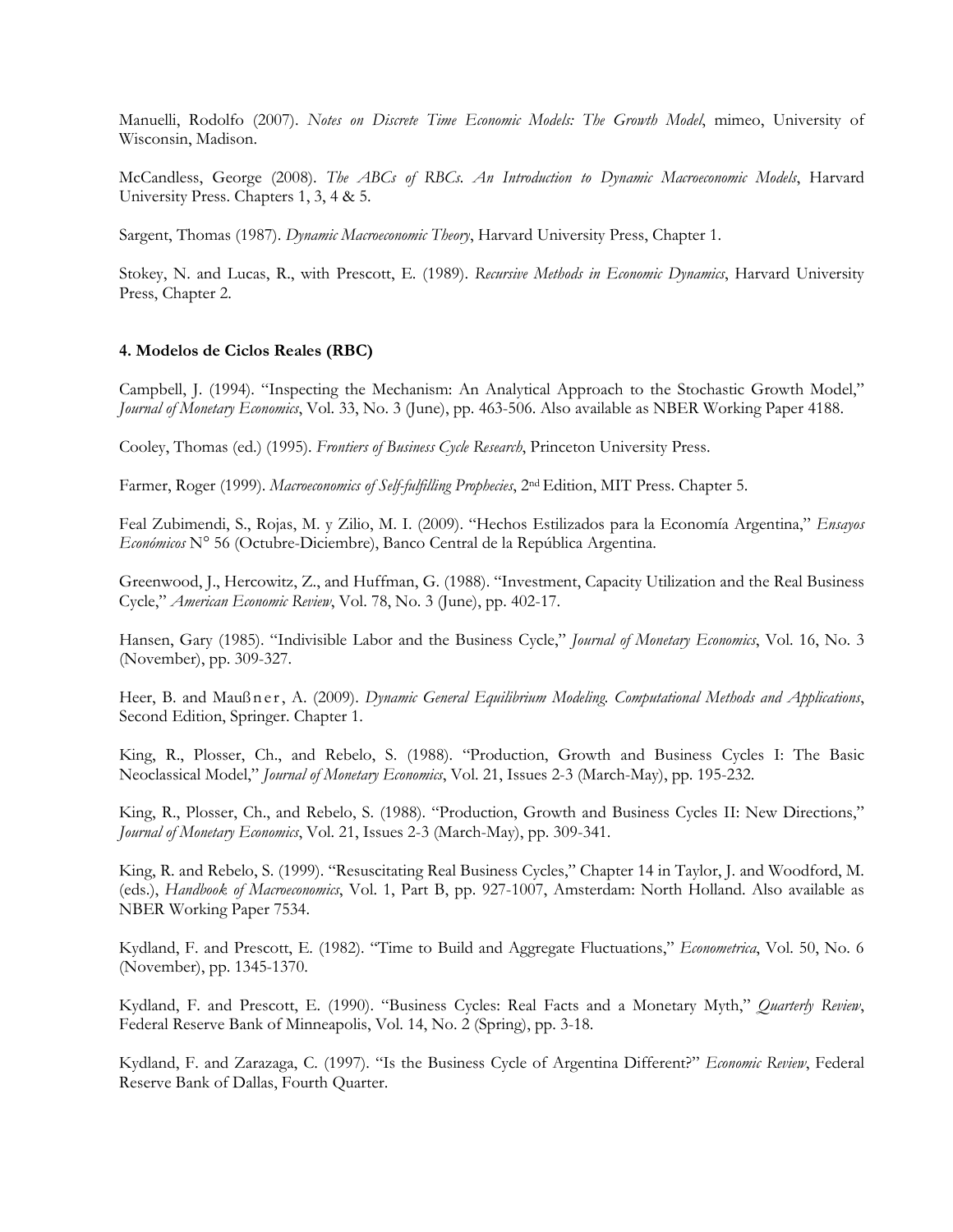Kydland, F. and Zarazaga, C. (2002). "Argentina's Lost Decade," *Review of Economic Dynamics*, Vol. 2, No. 1 (January), pp. 152-165.

Kydland, F. and Zarazaga, C. (2003). "Argentina's Lost Decade and Subsequent Recovery: Hits and Misses of the Neoclassical Growth Model," Center for Latin America Working Papers 0403, Federal Reserve Bank of Dallas.

Long, J. and Plosser, C. (1983). "Real Business Cycles," *Journal of Political Economy*, Vol. 91, No. 1 (February), pp. 39-69.

Lucas, Robert (1989). *Models of Business Cycles*, Yrjo Jahnsson Lectures, Blackwell Publishers.

Mankiw, Gregory (1989). "Real Business Cycles: A New Keynesian Perspective," *Journal of Economic Perspectives*, Vol. 3, No. 3 (Summer), pp. 79-90.

Manuelli, Rodolfo (1986). "Modern Business Cycle Analysis: A Guide to the Prescott-Summers Debate," *Quarterly Review*, Federal Reserve Bank of Minneapolis, Vol. 10, No. 4 (Fall), pp. 3-8.

McCallum, Bennett (1989). "Real Business Cycle Models," in Barro, Robert (ed.), *Modern Business Cycle Theory*, pp. 16-50, Harvard University Press. Also available as NBER Working Paper 2480.

McCandless, George (2008). *The ABCs of RBCs. An Introduction to Dynamic Macroeconomic Models*, Harvard University Press. Chapters 6 & 7.

Plosser, Charles (1989). "Understanding Real Business Cycles," *Journal of Economic Perspectives*, Vol. 3, No. 3 (Summer), pp. 51-77.

Prescott, Edward (1986a). "Theory Ahead of Business Cycle Measurement," *Quarterly Review*, Federal Reserve Bank of Minneapolis, Vol. 10, No. 4 (Fall), pp. 9-22.

Prescott, Edward (1986b). "Response to a Skeptic," *Quarterly Review*, Federal Reserve Bank of Minneapolis, Vol. 10, No. 4 (Fall), pp. 28-33.

Rogerson, Richard (1988). "Indivisible Labor, Lotteries and Equilibrium," *Journal of Monetary Economics*, Vol. 21, No. 1 (January), pp. 3-16.

Romer, David (2012). *Advanced Macroeconomics*, 4th Edition, McGraw-Hill. Chapter 5.

Schmitt-Grohé, S. and Uribe, M. (2011a). "Introduction to the Special Issue on the Sources of Business Cycles," *Review of Economic Dynamics*, Vol. 14, No. 1 (January), pp. 1-2.

Schmitt-Grohé, S. and Uribe, M. (2011b). "Business Cycles with a Common Trend in Neutral and Investment-Specific Productivity," *Review of Economic Dynamics*, Vol. 14, No. 1 (January), pp. 122-135.

Stockman, Alan (1988). "Real Business Cycle Theory: A Guide, an Evaluation, and New Directions," Federal Reserve Bank of Cleveland, *Economic Review*, Vol. 24, No. 4 (Quarter 4), pp. 24-47.

Summers, Lawrence (1986). "Some Skeptical Observations on Real Business Cycle Theory," *Quarterly Review*, Federal Reserve Bank of Minneapolis, Vol. 10, No. 4 (Fall), pp. 23-27.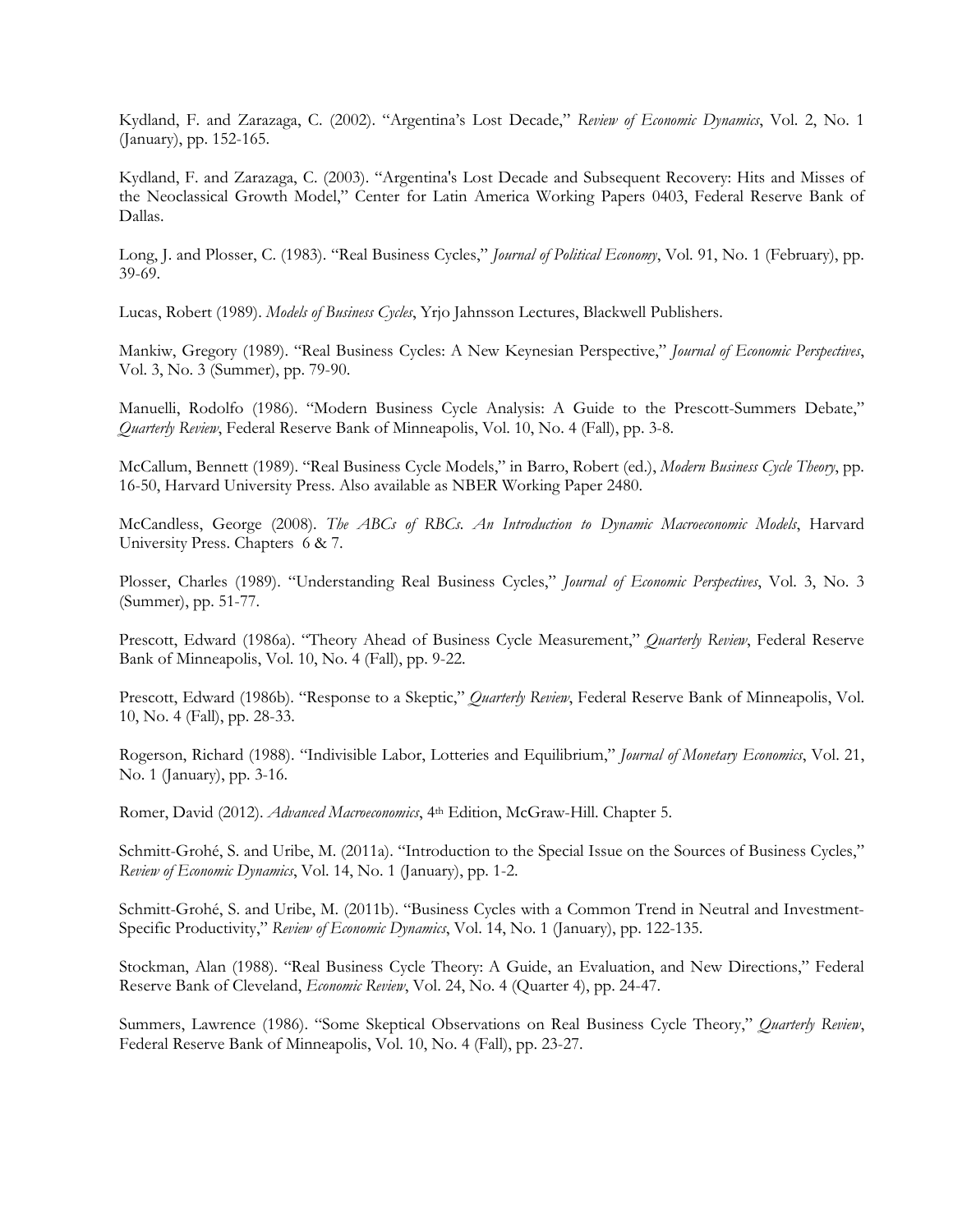#### **5. Gasto Público y Ciclos Económicos. Solución Numérica de Modelos Dinámicos y Estocásticos**

Angeletos, G-M. and Panousi, V. (2009), "Revisiting the Supply-Side Effects of Government Spending under Incomplete Markets, " *Journal of Monetary Economics*, Vol. 56, No. 2 (March), pp. 137-153.

Aiyagari, S. R., Christiano, L. and Eichenbaum, M. (1992). "The Output, Employment, and Interest Rate Effects of Government Consumption," *Journal of Monetary Economics*, Vol. 30, No. 1 (October), pp. 73-86.

Baxter, M. & King, R. (1993). "Fiscal Policy in General Equilibrium," *American Economic Review*, Vol. 83, No. 3 (June), pp. 315-334.

Cavallo, Michele (2005). "Government Employment Expenditure and the Effects of Fiscal Policy Shocks," Federal Reserve Bank of San Francisco *Working Paper Series*, WP 2005-16 (September).

Cavallo, Michele (2007). "Government Consumption Expenditures and the Current Account," *Public Finance and Management*, Vol. 7, No. 1 (January).

Christiano, L. and Eichenbaum, M. (1992). "Current Real-Business-Cycle Theories and Aggregate Labor-Market Fluctuations," *American Economic Review*, Vol. 82, No. 3 (June), pp. 430-450.

Finn, Mary (1998). "Cyclical Effects of Government's Employment and Goods Purchases," *International Economic Review*, Vol. 39, No. 3 (August), pp. 635-657.

Hansen, G. and Wright, R. (1992). "The Labor Market in Real Business Cycle Theory," Federal Reserve Bank of Minneapolis *Quarterly Review*, Vol. 16, No. 2 (Spring), pp. 2-12.

Heathcote, Jonathan (2005). "Fiscal Policy with Heterogeneous Agents and Incomplete Markets," *Review of Economic Studies*, Vol. 72, No. 1 (January), pp. 161-188.

McCandless, George (2008). *The ABCs of RBCs. An Introduction to Dynamic Macroeconomic Models*, Harvard University Press. Chapters 6 & 7.

Romer, David (2012). *Advanced Macroeconomics*, 4th Edition, McGraw-Hill. Chapter 5.

Uhlig, Harald (1999). "A Toolkit for Analysing Nonlinear Dynamic Stochastic Models Easily," in Ramón Marimon and Andrew Scott (eds.), *Computational Methods for the Study of Dynamic Economies*, Oxford: Oxford University Press, pp. 30-61.

#### **6. Modelos Dinámicos con Dinero y Precios Flexibles**

Cooley, T. and Hansen, G. (1989). "The Inflation Tax in a Real Business Cycle Model," *American Economic Review*, Vol. 79, No. 4 (September), pp. 733-748.

Farmer, Roger (1997). "Money in a Real Business Cycle Model," *Journal of Money, Credit and Banking*, Vol. 29, No. 4 (November), pp. 568-611.

Farmer, Roger (1999). *The Macroeconomics of Self-Fulfilling Prophecies*, 2nd Edition, MIT Press. Chapters 11 and 12.

Lucas, R. and Stokey, N. (1987). "Money and Interest in a Cash-in-Advance Economy," *Econometrica*, Vol. 55, No. 3 (May), pp. 491-513.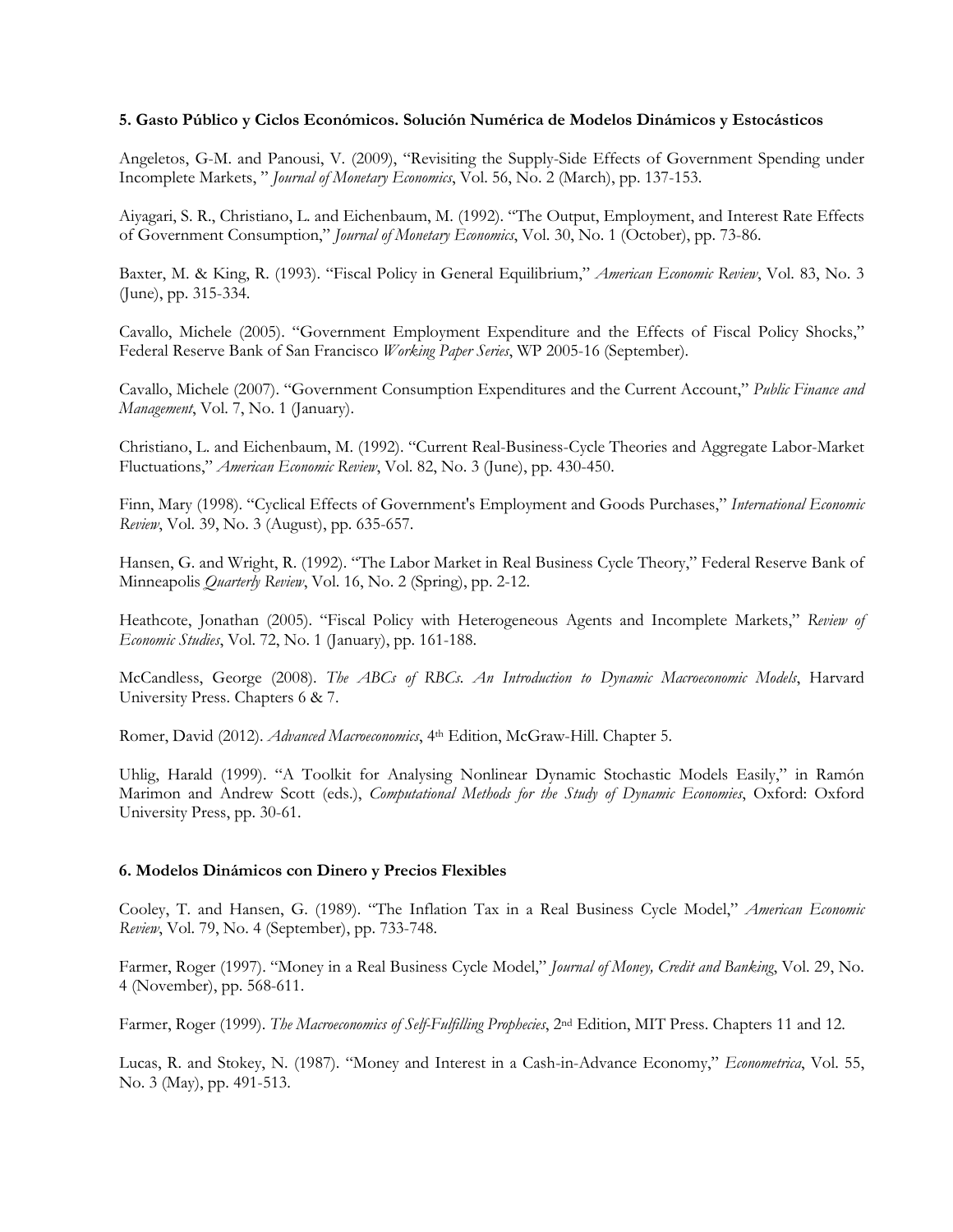McCandless, George (2008). *The ABCs of RBCs. An Introduction to Dynamic Macroeconomic Models*, Harvard University Press. Chapters 8 & 9.

Plosser, Charles (1990). "Money and Business Cycles: A Real Business Cycle Interpretation," in Belongia, M. (ed.), *Monetary Policy on the 75th Anniversary of the Federal Reserve System*, pp. 245-274, Norwell, MA: Kluwer Academic Publishers. Also available as NBER Working Paper 3221.

Sargent, T. (1987). *Dynamic Macroeconomic Theory*, Harvard University Press. Part II.

Walsh, Carl (2010). *Monetary Theory and Policy*, 3rd Edition, MIT Press. Chapters 2 & 3.

## **7. Rigideces Nominales. Modelo Neokeynesiano Básico**

Bénassy, Jean-Pascal (2007). *Money, Interest, and Policy. Dynamic General Equilibrium in a Non-Ricardian World*, MIT Press.

Blanchard, O. and Fischer, S. (1989). *Lectures on Macroeconomics*, MIT Press. Chapter 8.

Blanchard, O. and Kiyotaki, N. (1987). "Monopolistic Competition and the Effects of Aggregate Demand," *American Economic Review*, Vol. 87, No. 4 (September), pp. 647-666.

Calvo, Guillermo (1983). "Staggered Prices in a Utility-Maximizing Framework," *Journal of Monetary Economics*, Vol. 12, No. 3 (September), pp. 383-398.

Galí, Jordi (2008). *Monetary Policy, Inflation, and the Business Cycle: An Introduction to the New Keynesian Framework*, Princeton University Press.

Goodfriend, M. and King, R. (1997). "The New Neoclassical Synthesis and the Role of Monetary Policy," in Bernake, B. and Rotemberg, J. (eds.), *NBER Macroeconomics Annual 1997*, Cambridge, MA.: MIT Press, pp. 231- 282.

King, Robert (2000). "The New IS-LM Model: Language, Logic, and Limits," Federal Reserve Bank of Richmond *Economic Quarterly*, Vol. 86, No. 3 (Summer), pp. 45-103.

McCandless, George (2008). *The ABCs of RBCs. An Introduction to Dynamic Macroeconomic Models*, Harvard University Press. Chapters 10 & 11.

Obstfeld, M. and Rogoff, K. (1996). *Foundations of International Macroeconomics*, MIT Press. Chapter 10.

Romer, David (2012). *Advanced Macroeconomics*, 4th Edition, McGraw-Hill. Chapter 7.

Rotemberg, Julio (1982). "Monopolistic Price Adjustment and Aggregate Output," *Review of Economic Studies*, Vol. 49, No. 4 (October), pp. 517-531.

Walsh, Carl (2010). *Monetary Theory and Policy*, 3rd Edition, MIT Press. Chapters 1, 6 and 8.

Woodford, Michael (2003). *Interest and Prices: Foundations of a Theory of Monetary Policy*, Princeton University Press.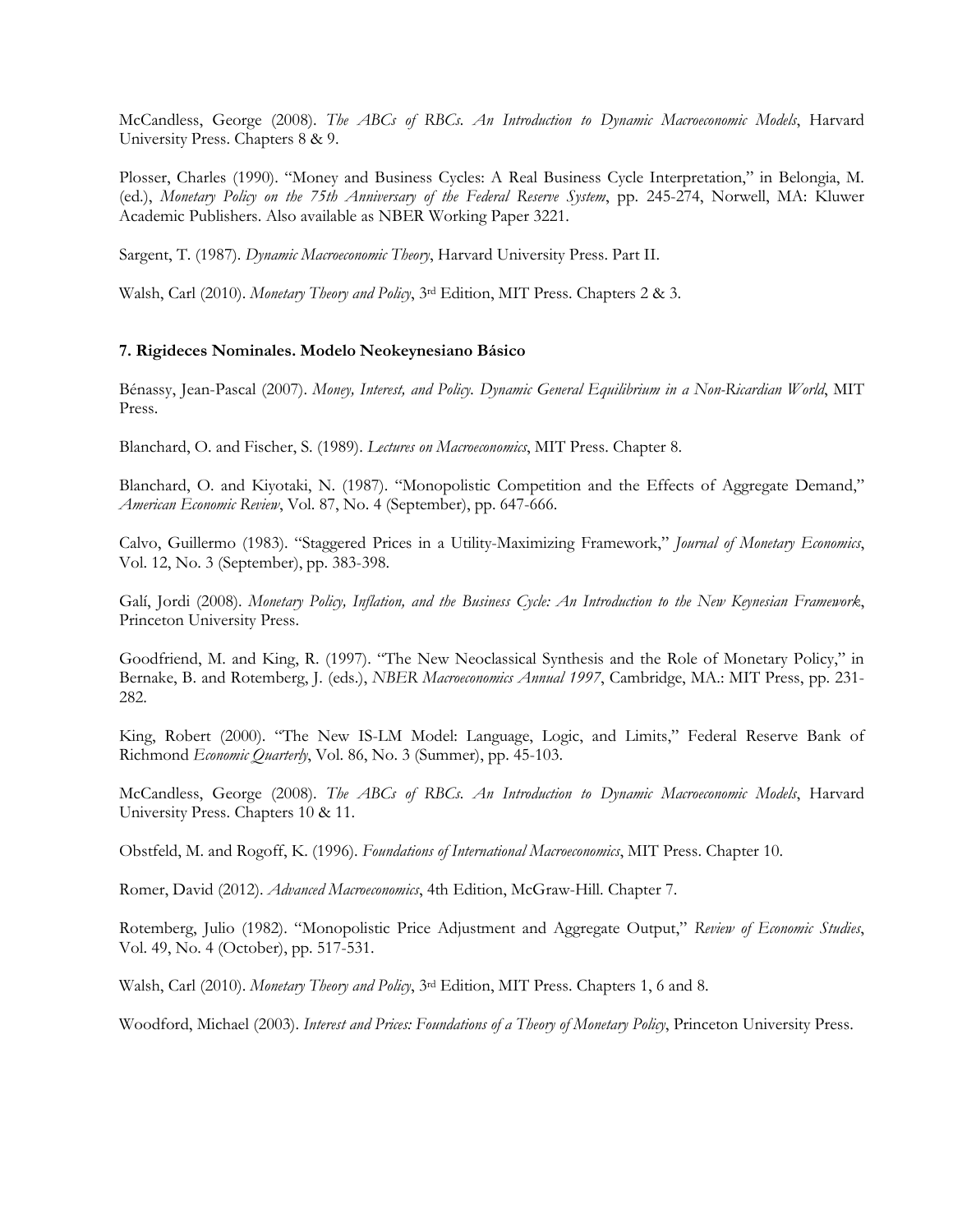#### **8. Mercado de Trabajo: Modelos de Búsqueda y "Matching"**

Andolfatto, David (1996). "Business Cycles and Labor-Market Search," *American Economic Review*, Vol. 86, No. 1 (March), pp. 112-132.

Davis, S., Haltiwanger, J. and Schuh, S. (1998). *Job Creation and Destruction*, MIT Press.

Hall, Robert (1999). "Labor-Market Frictions and Employment Fluctuations," Chapter 17 in Taylor, J. and Woodford, M. (eds), *Handbook of Macroeconomics*, Vol. 1, Part B, pp. 1137–1170, Amsterdam: North Holland.

Lucas, Robert (1987). *Models of Business Cycles*, Yrjö Jahnsson Lectures, Basil Blackwell. Chapter 5.

Ljungqvist, L. and Sargent, T. (2012). *Recursive Macroeconomic Theory*, 3rd Edition, MIT Press. Chapter 6.

McCall, J (1970). "Economics of Information and Job Search," *Quarterly Journal of Economics*, Vol. 84, No.1 (February), pp. 113-126.

Mortensen, Dale (1986). "Job Search and Labor Market Analysis," Chapter 15 in Ashenfelter, O. and Layard, R. (eds), *Handbook of Labor Economics*, Vol. 2, Elsevier Science Publishers.

Mortensen, D. and Pissarides, Ch. (1994). "Job Creation and Destruction in the Theory of Unemployment," *Review of Economic Studies*, Vol. 61, No. 3 (July), pp. 397-415.

Mortensen, D. and Pissarides, Ch. (1999a). "Job Reallocation, Employment Fluctuations and Unemployment," Chapter 18 in Taylor, J. and Woodford, M. (eds), *Handbook of Macroeconomics*, Vol. 1, Part B, pp. 1171–1228, Amsterdam: North Holland.

Mortensen, D. and Pissarides, Ch. (1999b). "New Developments in Models of Search in the Labor Market," Chapter 39 in Ashenfelter, O. and Card, D. (eds), *Handbook of Labor Economics*, Vol. 3, Elsevier Science Publishers.

Petrongolo, B. and Pissarides, Ch. (2001). "Looking into the Black Box: A Survey of the Matching Function," *Journal of Economic Literature*, Vol. 39, No. 2 (June), pp. 390-431.

Pissarides, Christopher (1985). "Short-Run Equilibrium Dynamics of Unemployment, Vacancies, and Real Wages," *American Economic Review*, Vol. 75, No. 4 (September), pp. 676-690.

Pissarides, Christopher (2000). *Equilibrium Unemployment Theory*, 2nd Edition, MIT Press.

Rogerson, R., Shimer, R. and Wright, R. (2005). "Search-Theoretic Models of the Labor Market: A Survey," *Journal of Economic Literature*, Vol. 43, No. 4 (December), pp. 959-988.

Romer, David (2012). *Advanced Macroeconomics*, 4th edition, McGraw-Hill. Chapter 10.

Shimer, Robert (2005). "The Cyclical Behavior of Equilibrium Unemployment and Vacancies," *American Economic Review*, Vol. 95, No. 1 (March), pp. 25-49.

Shimer, Robert (2010). *Labor Markets and Business Cycles*, Princeton University Press.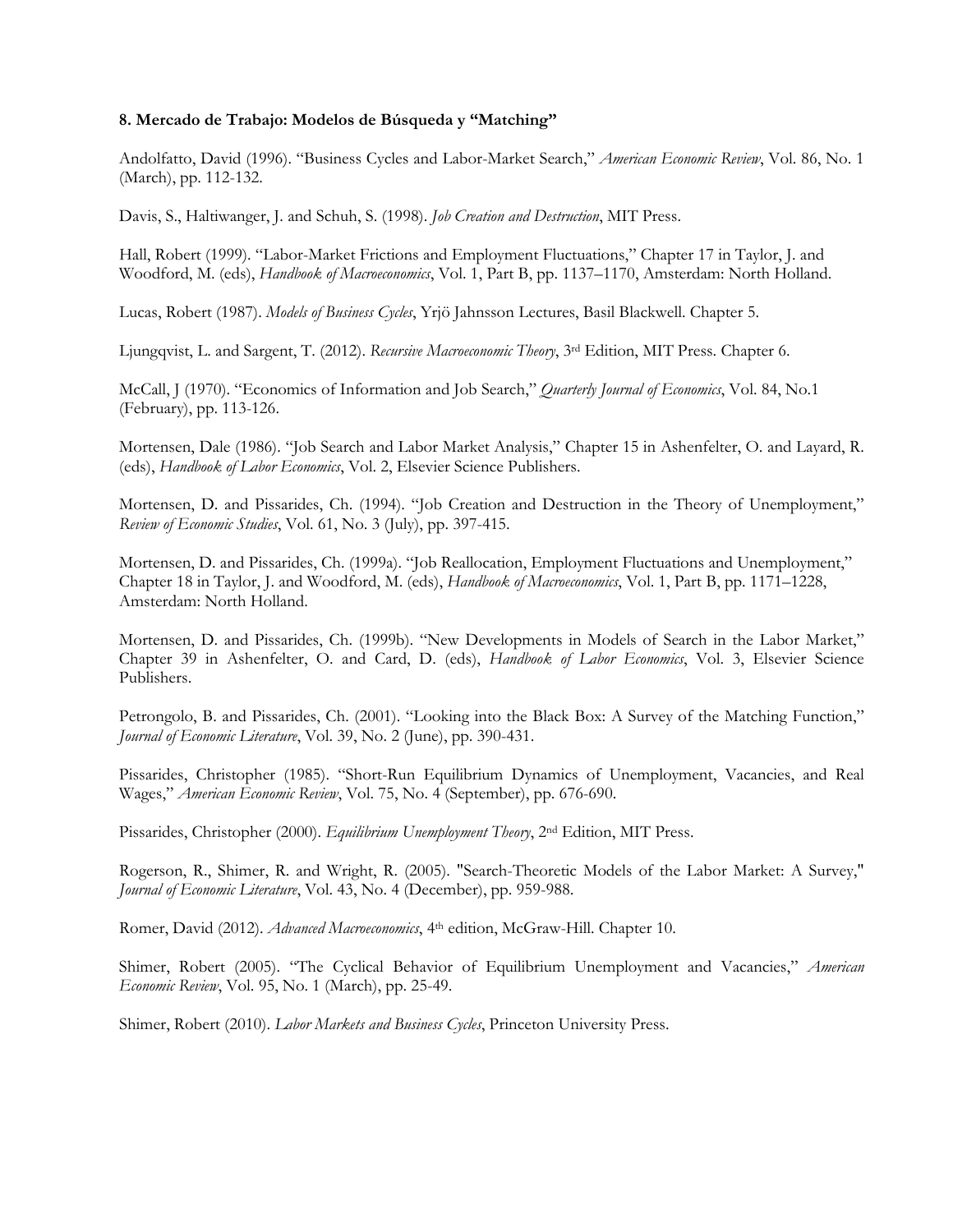## **9. Políticas Óptimas**

Aiyagari, R., Marcet, A., Sargent, T., and Seppälä, J. (2002). "Optimal Taxation without State-Contingent Debt," *Journal of Political Economy*, Vol. 110, No. 6 (December), pp. 1220-1254.

Atkeson, A., Chari, V., and Kehoe, P. (1999). "Taxing Capital Income: A Bad Idea," Federal Reserve Bank of Minneapolis *Quarterly Review*, Vol. 23, No. 3 (Summer), pp. 3-17.

Atkinson, A., and Stiglitz, J. (1980). *Lectures on Public Economics*, London: McGraw-Hill.

Barro, Robert (1974). "Are Government Bonds Net Wealth?," *Journal of Political Economy*, Vol. 82, No. 6 (November/December), pp. 1095-1117.

Barro, Robert (1979). "On the Determination of the Public Debt," *Journal of Political Economy*, Vol. 87, No. 5, Part 1 (October), pp. 940-971.

Barro, Robert (1989). "The Ricardian Approach to Budget Deficits," *Journal of Economic Perspectives*. Vol. 3, No. 2 (Spring), pp. 37-54.

Bassetto, M. and Kocherlakota, N. (2004). "On the Irrelevance of Government Debt When Taxes are Distortionary," *Journal of Monetary Economics*, Vol.51 No. 2 (March), pp. 299-304.

Benhabib, J. and Rustichini, A. (1997). "Optimal Taxes without Commitment," *Journal of Economic Theory*, Vol. 77, No. 2 (December), pp. 231-259.

Bohn, Henning (1990). "Tax Smoothing with Financial Instruments," *American Economic Review*, Vol. 80, No. 5 (December), pp. 1217-1230.

Bohn, Henning (1992). "Endogenous Government Spending and Ricardian Equivalence," *Economic Journal*, Vol. 102, No. 412 (May), pp. 588-597.

Chamley, Christophe (1986). "Optimal Taxation of Capital Income in General Equilibrium with Infinite Lives," *Econometrica*, Vol. 54, No. 3 (May), pp. 607-622.

Chan, Louis Kuo Chi (1983). "Uncertainty and the Neutrality of Government Financing Policy," *Journal of Monetary Economics*, Vol. 11, No. 3, pp. 351-372.

Chari, V., Christiano, L., and Kehoe, P. (1994). "Optimal Fiscal Policy in a Business Cycle Model," *Journal of Political Economy*, Vol. 102, No. 4 (August), pp. 617-652.

Chari, V. and Kehoe, P., (1999). "Optimal Fiscal and Monetary Policy," Chapter 26 in J. B. Taylor and M. Woodford (eds), *Handbook of Macroeconomics*, Chapter 26, pp. 1671-1745, Elsevier. Also available as: Federal Reserve Bank of Minneapolis Research Department Staff Report 2151, July 1998. Section C2.

Golosov, M., Tsyvinski, A., and Werning, I. (2007). "New Dynamic Public Finance: A User's Guide," in Acemoglu, D., Rogoff, K., and Woodford, M. (eds), *NBER Macroeconomics Annual 2006*, Vol. 21, MIT Press, pp. 317-363.

Judd, Kenneth (1985). "Redistributive Taxation in a Simple Perfect Foresight Model," *Journal of Public Economics*, Vol. 28, No. 1 (October), pp. 59-83.

Judd, Kenneth (1999). "Optimal Taxation and Spending in General Competitive Growth Models," *Journal of Public Economics*, Vol. 71, No. 1 (January), pp. 1-26.